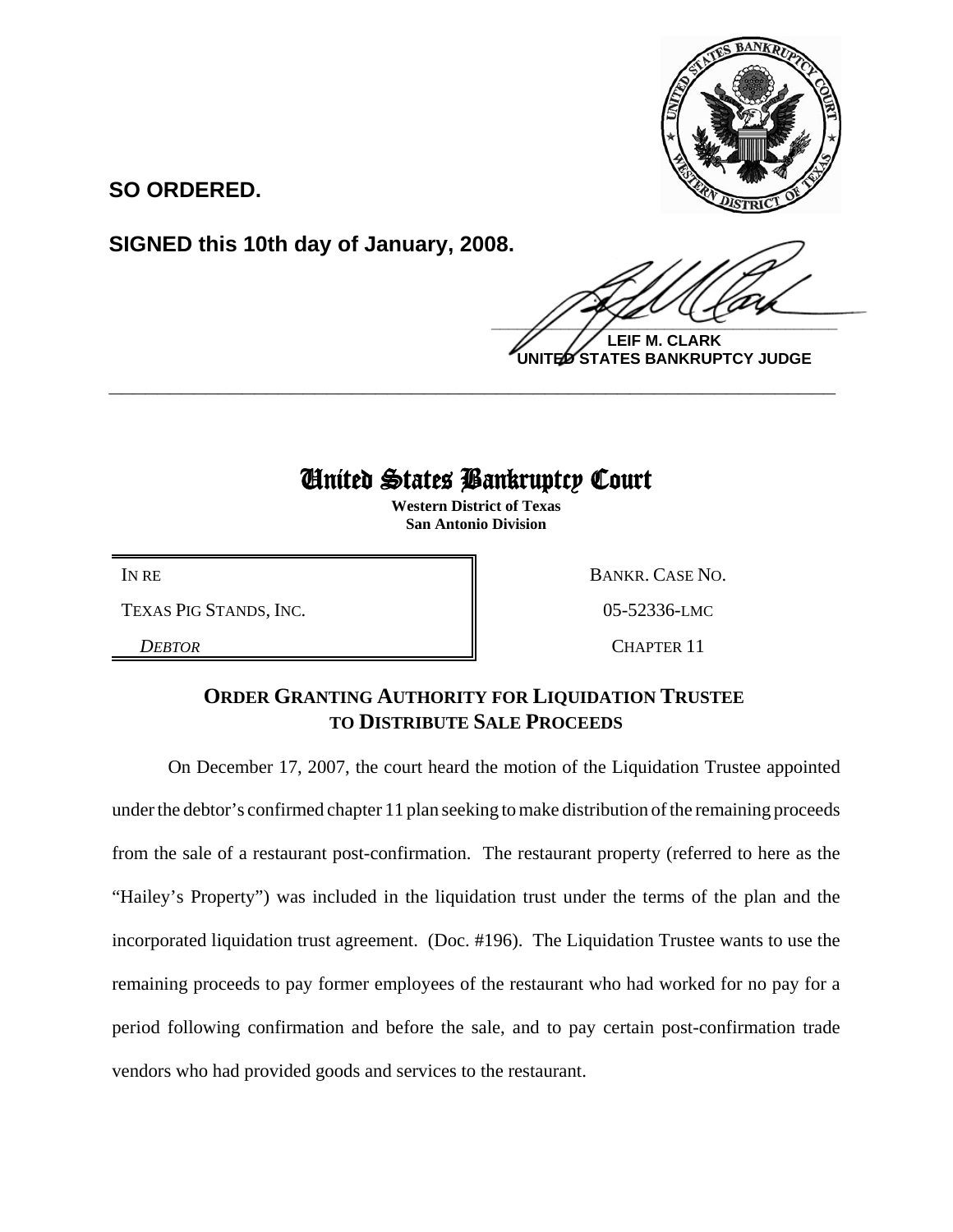The motion drew an objection from the Texas Comptroller of Public Accounts ("Comptroller"), who argued that the proceeds sought to be distributed to post-confirmation trade vendors and to former employees were in fact encumbered by statutory liens for unpaid sales taxes, and so had to be paid over to the Comptroller instead.

It is undisputed that the remaining proceeds from the sale of the Hailey's property total \$62,655.35.<sup>1</sup> It is further undisputed that this amount is insufficient to satisfy all of the Liquidation Trustee's post-confirmation obligations.<sup>2</sup>

### **Jurisdiction**

The Comptroller argues as a preliminary matter that the court lacks subject matter jurisdiction over this matter because the liabilities of the Liquidation Trust were incurred postconfirmation and, therefore, are not liabilities of the debtor. In response, the Trustee argues that at least part of the liabilities owed to the Comptroller arose pre-confirmation, and that the Comptroller cannot assert liens post-confirmation for these pre-confirmation liabilities. Both the Comptroller and the Liquidation Trustee miss the mark, however. While a bankruptcy jurisdiction narrows somewhat after the confirmation of a plan, it does not instantaneously disappear. There is still "related to" jurisdiction encompassing those matters affecting the administration of the estate and

<sup>&</sup>lt;sup>1</sup> This amount includes the payment of normal closing costs, first lien holder indebtedness and property taxes. It does not include the payment of balances owed to the first lien holder's attorneys and to a contractor who had released its statutory mechanic's lien to allow the closing to go forward.

<sup>&</sup>lt;sup>2</sup> The first lien holder claims that, in addition to its secured claim, it is entitled to reasonable attorney fees of \$24, 271.44. Also, the contractor responsible for repairing the property claims that it is owed an additional \$1,547.26 that was previously secured by a statutory mechanic's lien (but the lien was released with the understanding that the balance would be paid from the proceeds). The Comptroller asserts that it is owed \$242,842.64 in taxes, penalties, and interest accrued pre-petition, pre-confirmation, and post-confirmation. The Trustee lists, in its motion, several trade creditors and unsecured post-confirmation creditors which have not received payment. Finally, the Trustee lists certain employees who did not receive paychecks and calculates that these employees are owed \$49,753.37 for postconfirmation work that went unpaid.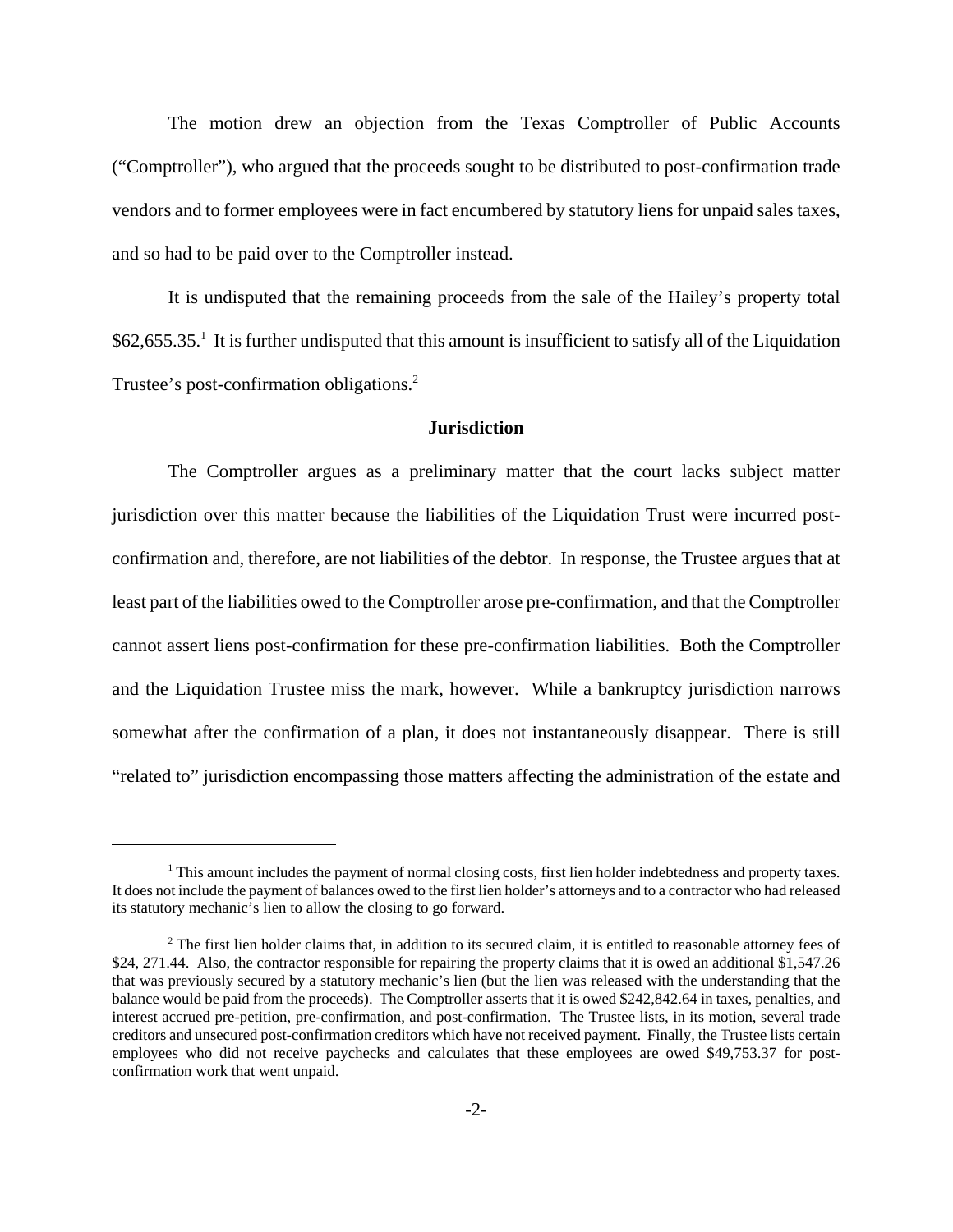the interpretation or implementation of a confirmed plan. *See U.S. Brass Corp. v. Travelers Ins. Group (In re U.S. Brass Corp.),* 301 F.3d 296, 305 (5th Cir. 2002) (". . . . [T]he outcome could affect the parties' post-confirmation rights and responsibilities. Furthermore, this proceeding will certainly impact compliance with or completion of the reorganization plan."). The liquidating plan in this case, like the one in *U.S. Brass Corp.*, has not been *fully* consummated. There is a live dispute as to what obligations the Liquidation Trustee undertook from the debtor with respect to the Comptroller and what relief the plan afforded the Comptroller should the Liquidation Trustee fail to satisfy those obligations. The Comptroller argues that the terms of the confirmed plan (as modified by this court's confirmation order) entitle it to assert a tax lien against any and all trust assets for all of the Liquidation Trustee's tax obligations. The Liquidation Trustee argues that the Comptroller cannot assert a lien for pre-confirmation obligations on post-confirmation trust assets. The resolution of that dispute turns on the interpretation and the proper implementation of the plan, and not until that dispute is resolved can the plan be properly executed. That brings the case squarely within *U.S. Brass*. *See In re U.S. Brass Corp.,* 301 F.3d at 304-05.

#### **Analysis of the Merits**

The central issue that needs to be resolved is whether the Comptroller had the right to impose statutory tax liens post-confirmation for pre-confirmation unpaid sales taxes. The Comptroller's rights turn in part on the language of the plan and the order confirming that plan. The confirmation order obligated the Liquidation Trustee to pay the Comptroller's pre-petition priority claims as well as its post-petition/pre-confirmation administrative claims.

> The prepetition priority claims of the Texas Comptroller and Texas Workforce Commission will accrue interest at the rate of 8.25% from the Effective Date until paid. These claims will be paid in equal quarterly installments of principal and interest, with the first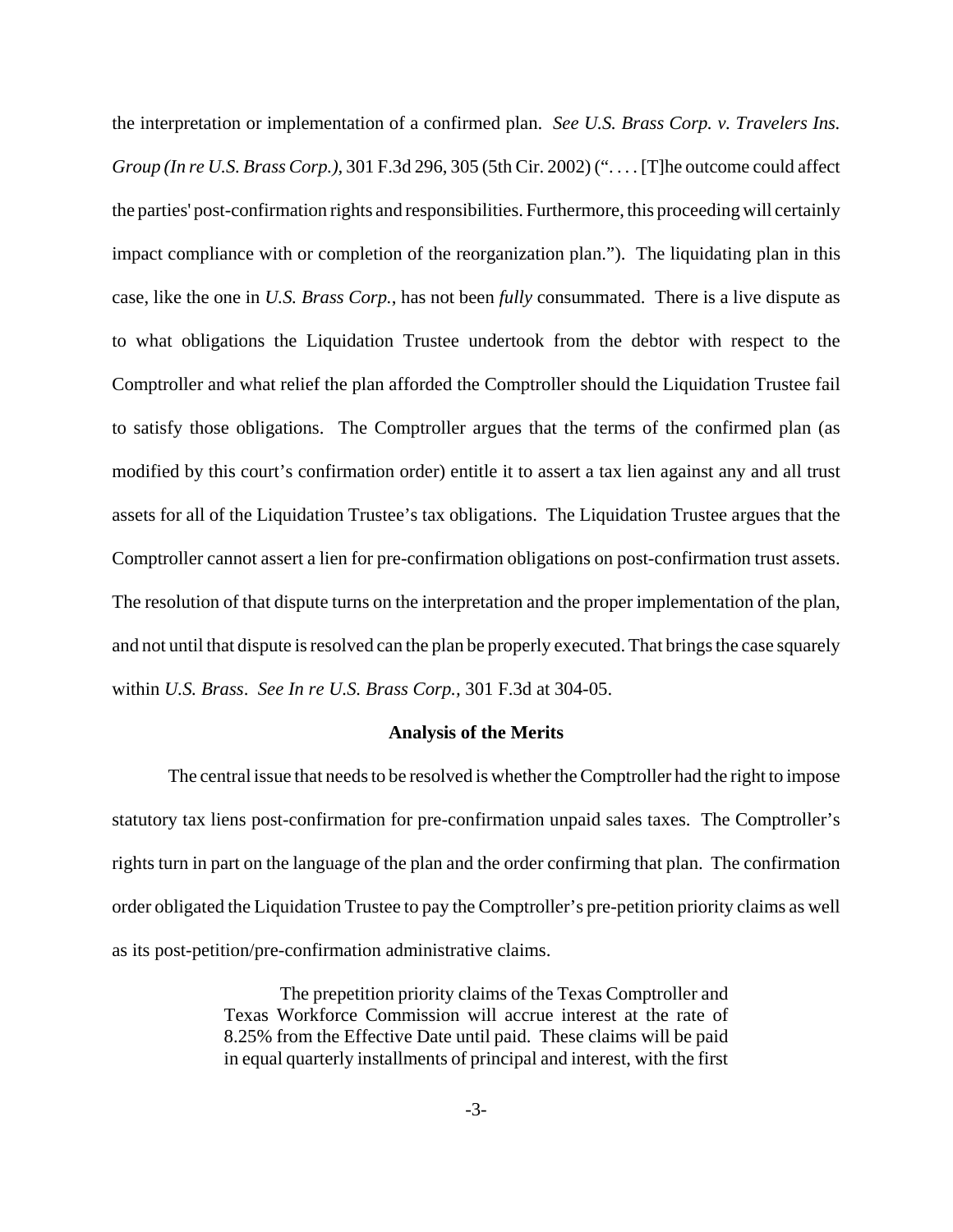such quarterly installment being due 90 days after the Effective Date, and ending with a balloon payment on the Distribution Date of any unpaid balance owed on the claims. The amount of the quarterly payments will be in an amount equal to that necessary to amortize the claims over six years from the date of assessment of the claims.

The administrative claim for October and November 2005 sales taxes and accrued penalty and interest thereon will be paid on the Effective Date. Any additional expense tax claims owed to the Texas Comptroller and Texas Workforce Commission will also be paid on the Effective Date.

Confirmation Order at 2-3 (Doc. #226). The plan contains default language which entitles the

Comptroller to assert rights and remedies under non-bankruptcy law in the event of a default paying

the Comptroller:

A failure by the Trustee to remain current on its postconfirmation Texas sales and employment taxes *or to make a payment to the Texas Comptroller or Texas Workforce Commission pursuant to the terms of the Plan shall be an Event of Default*. If the reorganized Debtor fails to cure and Event of Default as to tax payments within ten (10) days after service of a written notice of default from the Texas Comptroller or Texas Workforce Commission, the taxing entity issuing the notice of default may (a) enforce the entire amount of all of its claims (b) *exercise any and all rights an remedies under applicable nonbankruptcy law*, and (c) seek such relief as may be appropriate in this court.

Second Amended Plan of Confirmation, art. VIII (Doc. #196) (emphasis added). Thus, under the

plain language of the confirmation order, the Liquidation Trustee was obligated to satisfy all of the debtor's pre-confirmation tax liabilities owed to the Comptroller. Under the plain language of the confirmed plan, the Liquidation Trustee was also obligated to remain current on all postconfirmation sales taxes. The plan made clear that the failure to do either of these things would constitute an Event of Default, entitling the Comptroller to assert *all* of its non-bankruptcy rights and remedies.

At some point in October of 2006, the Trustee did fall behind on its post-confirmation sales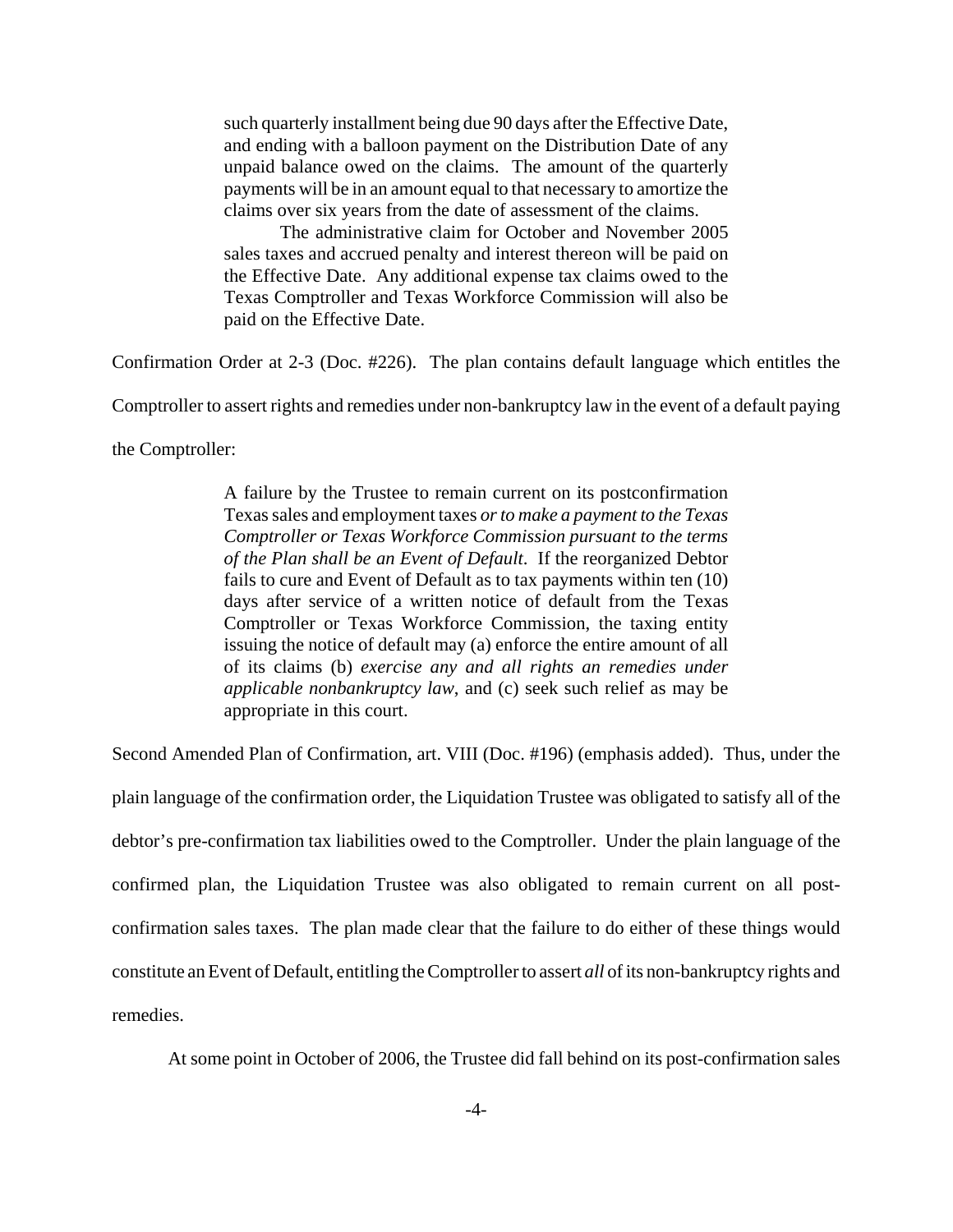taxes, and the Comptroller sent the Trustee a notice of the default, per the terms of the plan. On November 7, 2006, more than ten days after the initial notice, the Comptroller sent the Liquidation Trustee another letter notifying the Trustee that it was exercising its rights under the confirmed plan to accelerate the entire amount of its claims, both pre- and post-petition. Then, on January 11, 2007, the Comptroller filed a tax lien notice pursuant to chapter 113 of the Texas Property Code. *See* TEX. TAX CODE §§ 113.001 et Seq. (Vernon 2007). It is the Comptroller's position that the tax lien notice filed on January 11, 2007 in the amount of \$18,058.19 is sufficient to cover the entire \$242,842.64 owed to the Comptroller.<sup>3</sup>

The Comptroller's tax lien arose under the Texas Tax Code. Section 113.006(b) of that Code provides that a single tax lien notice is "sufficient to cover all taxes of the same nature, including penalty and interest computed by reference to the amount of tax, that may have accrued before or after the filing of the notice." TEX. TAX CODE § 113.006(b). Furthermore, the tax lien attaches to all of the property of a person liable for the taxes. *Id.* § 113.001(b). The tax lien asserted here, then, appears to comply with state law. As the plan permits the Comptroller to employ its state law remedies in the event of a default, the Comptroller would appear to be correct in its assertions here.

The Liquidation Trustee argues, however, that a tax lien cannot attach to these sale proceeds

 $3$  In an additional letter, admitted as evidence at the hearing, counsel for the Comptroller represented the running calculation of the Liquidation Trustee's sales tax liability. According to that exhibit, for the tax period from January 2005 through November 2006, the Trustee owed \$172,610.09 in net taxes, \$39,760.00 in penalties, and \$ 30,472.55 in interest. The Comptroller filed a subsequent tax lien notice on December 13, 2007 for the same amount as the first notice, but this time naming Texas Pig Stands, Inc., Liquidation Trust as the taxpayer (as opposed to simply naming Texas Pig Stands, Inc.). During the hearing, the Comptroller represented to the court that this second lien notice was not required by the Tax Code but was filed to resolve any disputes about the Trustee's tax liabilities or that the liens attached to trust property. The court inquired whether a single lien notice in such a low amount was sufficient notice to assert a lien amount exceeding \$240,000.00. However, no party has challenged the Comptroller's claim as to lack of notice. Furthermore, the confirmed plan contemplated the Comptroller's assertion of non-bankruptcy rights and remedies. The filing of a single tax lien notice apparently is such a remedy contemplated by the confirmed plan. For these reasons, the court will leave for another day whether this right under state law comports with constitutional due process requirements.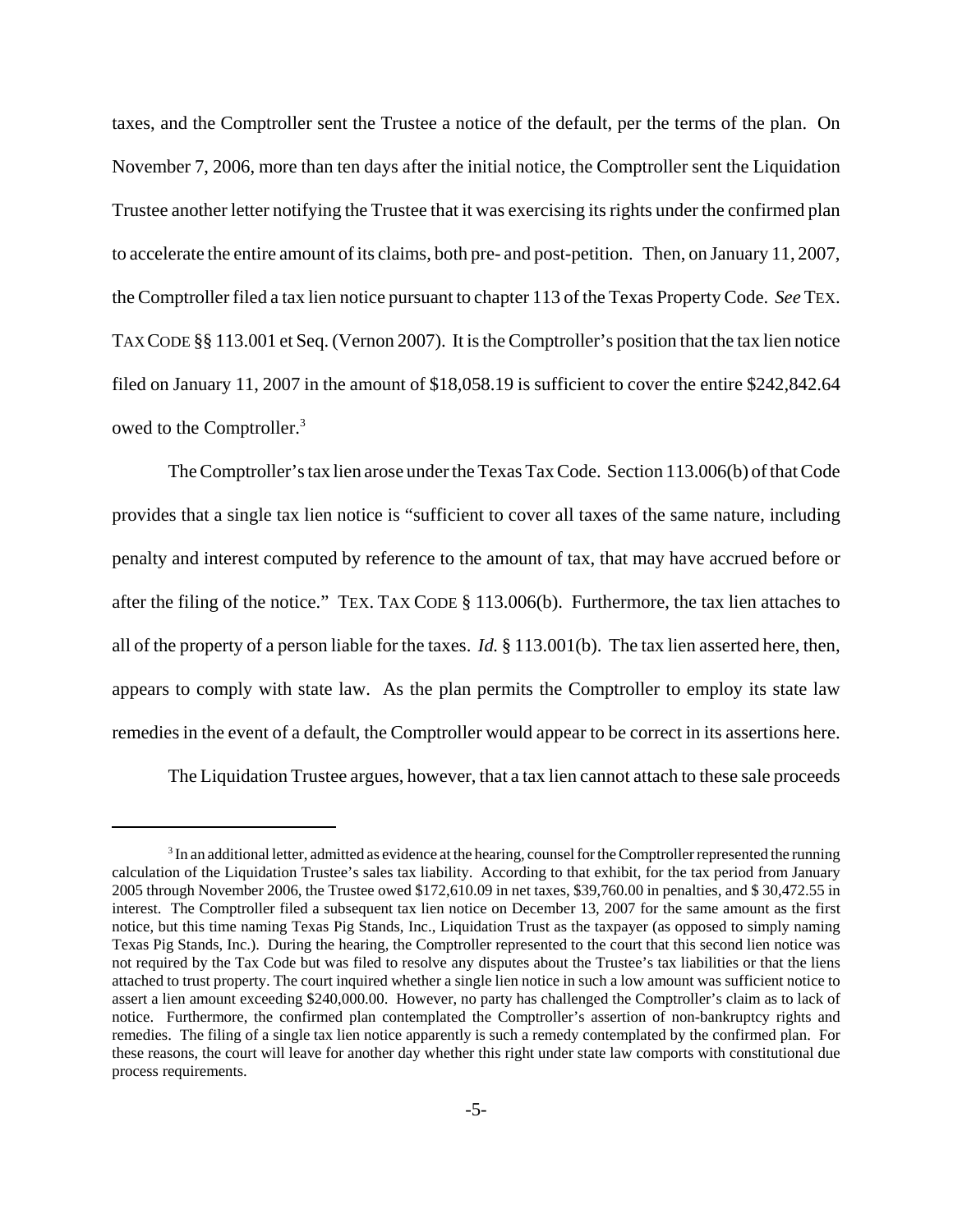— at least not for the full amount of \$242,842.64 — because the sale proceeds are derived postconfirmation. He urges that pre-confirmation tax liabilities cannot be the basis for imposing a lien on a "post-confirmation asset." The Liquidation Trustee also argues that the Trust cannot be liable for pre-confirmation tax liabilities, because the Trust is not the "taxpayer" that incurred the preconfirmation tax liabilities, further supporting his contention that the Comptroller cannot assert this lien against Trust assets.

The Trustee's position is not sustainable, however. The confirmation order makes clear that the Liquidation Trustee would be liable to the Comptroller for the estate's pre-confirmation tax liabilities.4 Furthermore, under the terms of the plan, *either* the failure to make good on the payment of those pre-confirmation claims *or* the failure to remain current on post-confirmation tax liabilities constitutes an Event of Default. As of the Effective Date of the plan, the Trustee became the "person liable" for the debtor's pre-confirmation sales taxes and remained liable to the Comptroller for all post-confirmation sales taxes. This conclusion is further bolstered by the fact that the Liquidation Trustee continued to operate post-confirmation under the debtor's pre-existing sales tax permit, failing to obtain its own permit from the Texas Workforce Commission.

There can be no dispute but that an Event of Default occurred on November 7, 2006, when the Liquidation Trustee failed to remain current on its post-confirmation sales tax obligations. The Comptroller, relying upon the default language in Article VIII of the plan, exercised its nonbankruptcy rights and remedies by accelerating the Trustee's pre- and post-confirmation tax liabilities and by asserting a tax lien under Texas law. The filing of a single tax lien notice was

<sup>&</sup>lt;sup>4</sup> Recall that the confirmation order required the Trustee to make equal quarterly payments of the pre-petition tax claims with a balloon payment on the Distribution Date (nine months after the September 13, 2006 Confirmation Date). The confirmation order also required full payment of all of the Comptroller's administrative tax claims within 30 days of the Confirmation Date.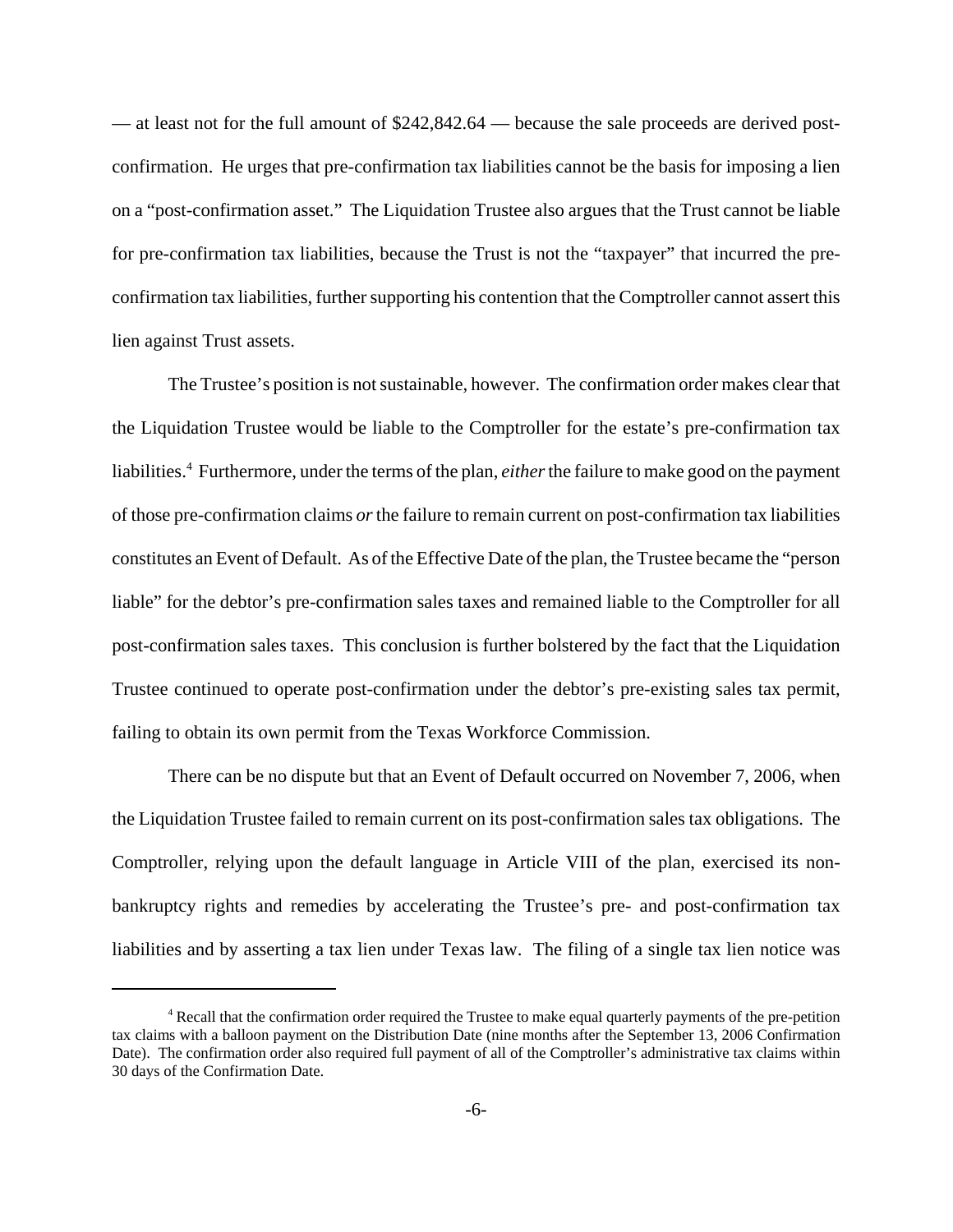legally sufficient to cover all taxes of the same nature, including penalties and interest accrued on the same tax obligation. *See id.* § 113.006(b). The total liability to the Comptroller of \$242,842.64 is attributable to the Trustee's delinquent sales tax liabilities (both pre- and post-confirmation), penalties**,** and interest. Thus, the total liability is covered by the single tax lien notice filed by the Comptroller. *See id.* The tax lien is clearly valid under the Texas Tax Code and attached to the proceeds from the sale of the Hailey's property. *See id.* § 113.001(b). As such, the Comptroller is entitled to distributions from the sale proceeds to the extent that the proceeds are available to satisfy the Comptroller's tax lien, subject to the payment of prior liens and claims. Unfortunately, the sale proceeds will not satisfy the Comptroller's tax lien in full. The employees, trade vendors, and all other general unsecured creditors therefore will remain unpaid.<sup>5</sup>

The Comptroller's tax lien is not first in priority. The first lien holder, Inter National Bank is entitled to recover its reasonable attorneys' fees (because they are part of the obligation of the debtor secured by the property), and Gerloff Company must also be paid for the repairs it performed to the Hailey's property which enabled the sale to go forward.<sup>6</sup> There are no other parties asserting liens or any other security interests in the sale proceeds, but there is also no dispute that the unpaid employees and trade creditors are unsecured creditors, and that the lien claims, if allowed, will

<sup>&</sup>lt;sup>5</sup> This is, no doubt, an unfortunate result, but one which is mandated by the Texas Tax Code itself. The court can only refer these unpaid employees and trade vendors to Governor Rick Perry's office and to the office of the Texas Comptroller for a fuller explanation for why the state elected to deprive them of their honest, hard-earned compensation. The unpaid employees and trade vendors have a clear moral priority over the claims of the Comptroller for unpaid sales taxes. But for the employees' willingness to work at the restaurant and the trade vendors' willingness to extend credit to the Liquidation Trustee, there would not have been any money to pay the Comptroller. The state clearly is receiving an economic windfall, and further expects these employees to work for free to confer that windfall. Despite the employees' and vendors' moral priority, the Comptroller nonetheless holds legal priority under the Tax Code and the confirmed plan. This court is bound by the latter.

<sup>&</sup>lt;sup>6</sup> The Liquidation Trustee represented that Gerloff held a statutory mechanic's lien on the Hailey's property for this balance but that Gerloff waived its mechanic's lien to allow the sale to close with the understanding that the balance of its claim would be paid from the proceeds of the sale. Because no party contests such a distribution to Gerloff, the court will allow Gerloff to receive the balance of its claim notwithstanding its lien waiver.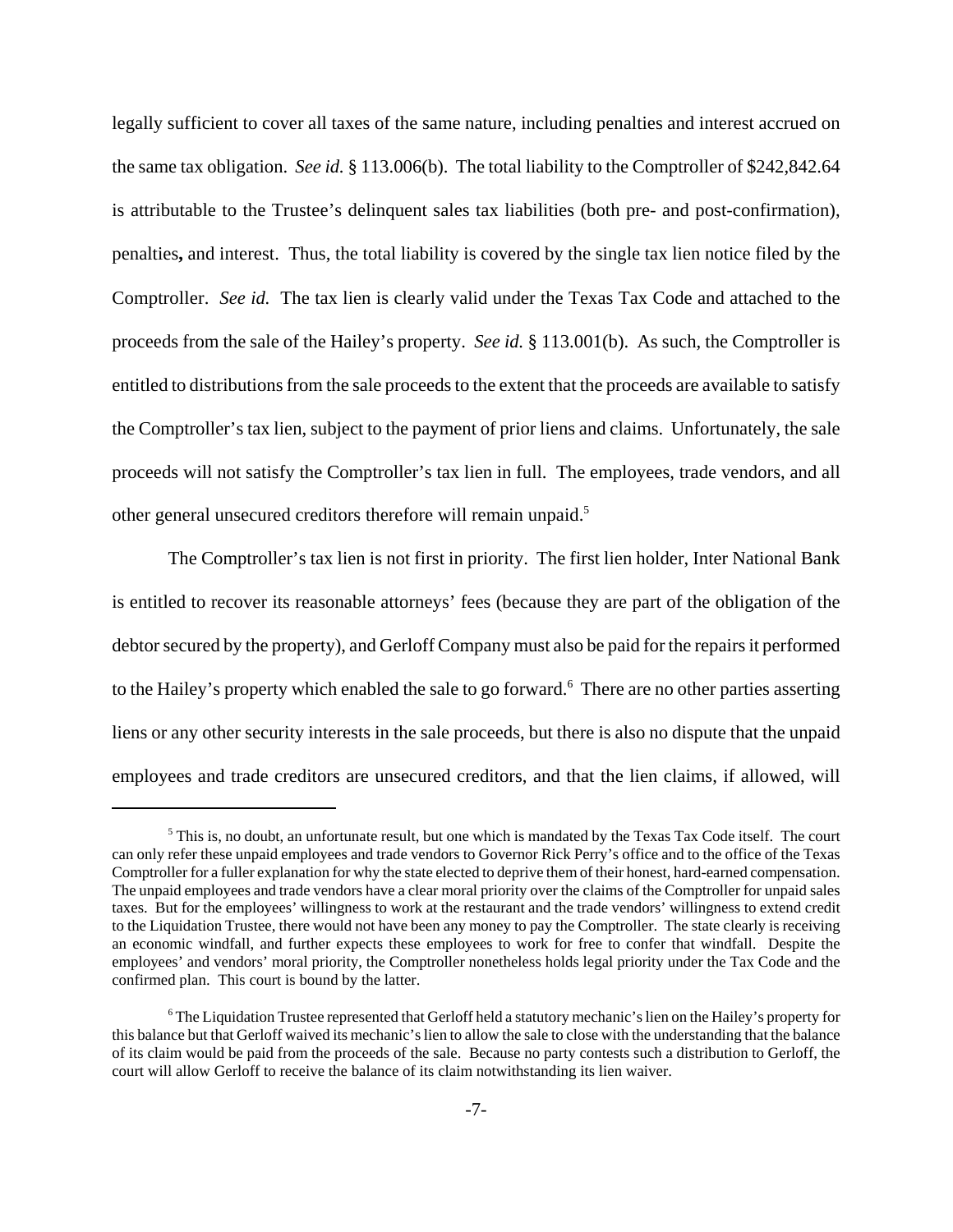completely use up all proceeds available for distribution, leaving nothing for unsecured creditors.

Inter National Bank is entitled to payment of its reasonable attorneys' fees from the proceeds of the Hailey's property sale, because fees incurred by the lender in protecting and enforcing its lien claim are themselves secured by the property. The Comptroller does not contest that the fees are part of the bank's secured claim, but does challenge whether the fees sought are reasonable. As the fees were incurred post-confirmation, the standard of reasonableness is not governed by the Bankruptcy Code, but rather by state law and the terms of the notes themselves. *See Weedling v. PNC Bank (In re Weedling),* 205 Fed. Appx. 955 (3rd Cir. Nov. 6, 2006) (citing *Rake v. Wade,* 508 U.S. 464, 468, 113 S.Ct. 2187, 124 L.Ed.2d 424 (1993)).

At the hearing, Thomas Harmon, counsel for the first lien holder, represented that the bank incurred reasonable attorneys' fees of \$24,271.44.<sup>7</sup> Harmon tendered as an exhibit a fee detail for those post-confirmation fees. The fee detail was somewhat murky as to the total amount of fees incurred. At most, the fees and expenses listed in the detail add up to \$21,357.94. Of course a reasonable fee can never be greater than the amount of services performed, so the fees are by definition capped at \$21,357.94. The Liquidation Trustee shall make distributions accordingly to pay whatever amounts of the \$21,357.94 remain outstanding.<sup>8</sup>

The Trustee also owed Gerloff \$1,547.26 prior to closing. Prior to closing the sale, this was the amount due Gerloff, secured by its statutory mechanic's lien. Gerloff released this lien against the property at closing with the understanding its lien would attach to the proceeds in the hands of

<sup>&</sup>lt;sup>7</sup> The Liquidation Trustee and counsel for the first lien holder both represented to the court that all but \$7,522.21 of the first lien holder's attorneys' fees have been paid.

 $8$  During the hearing, Harmon also made some reference to the unpaid fees of its predecessor counsel. However, because those fees are not part of its request for attorneys' fees, the Liquidation Trustee shall not make distributions from the sale proceeds on account of those fees.